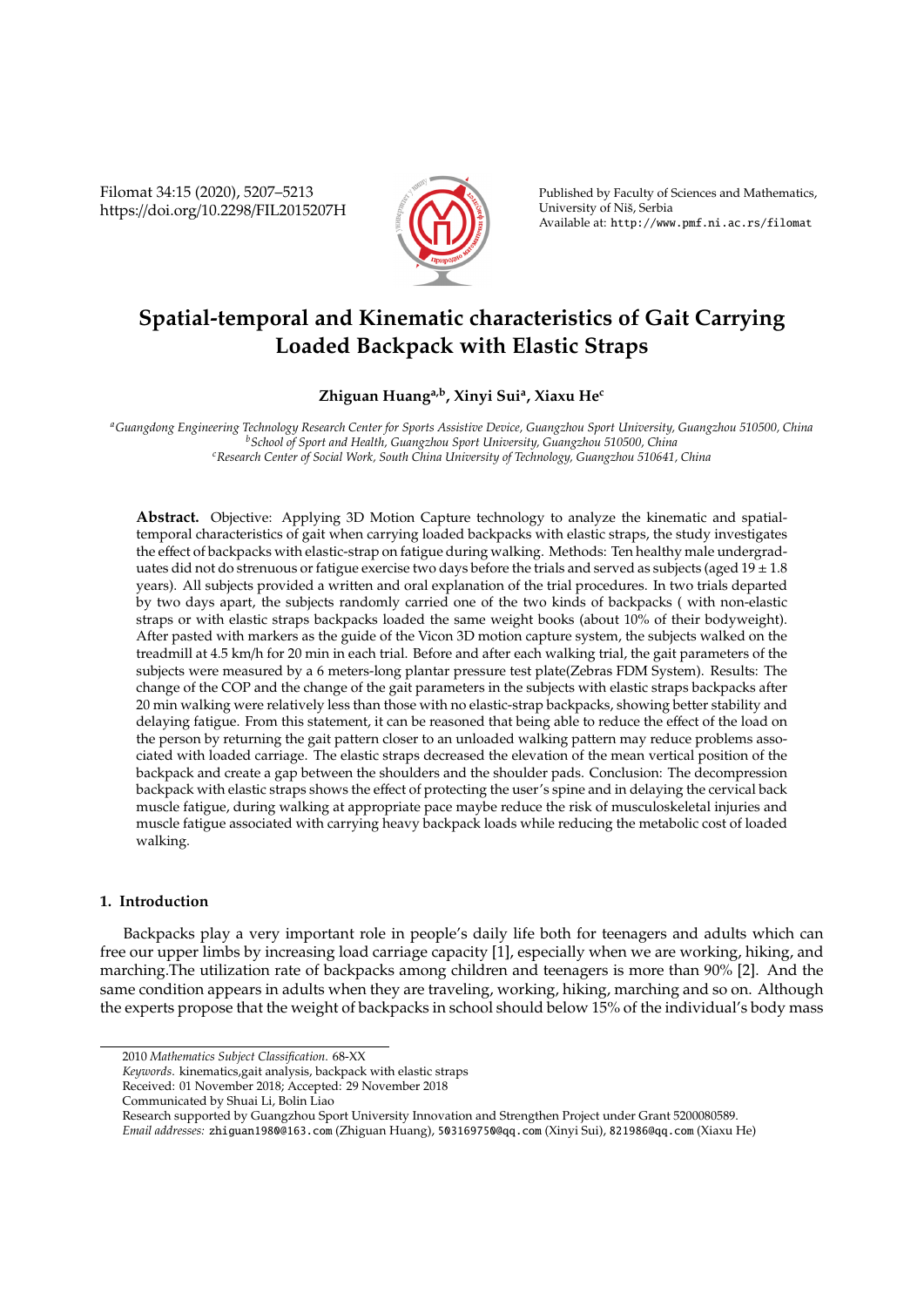[3], the load carriage of most students can be overweight. Excess backpack loads carriage acting on the human body may lead to muscle discomfort, numbness, fatigue, and contribute to the high risks for the neck, shoulder and back pain, stress fracture, joint problems, abnormal body posture and gait characteristics[3, 4]. To prevent the aforementioned problems, the backpack design, weight, and strap patterns have been taken into account by many studies. There are so many studies of the existing papers paid attention to the effect of backpack load carriage on the adolescents and young adults by parameters of gait, kinematics and plantar pressures. The effect of strap patterns(single or double shoulders or trolley) have received little attention. However, the functional backpack designs just like shape, size or strap.etc, have not been taken into account.

Aiming to adjust body posture, relieve muscle fatigue and reduce injury risks, a functional backpack based on the Anti-Gravity System(AGS) was designed. This system contains elastic strap and back support aiming to produce the bounce interacting human body and disperse loads when backpackers are walking. Meanwhile, more thick air-cushion attached on both sides of the spine can keep the spine straight and improve scoliosis caused by abnormal posture. Therefore, the purpose of this study was to investigate the function of this backpack compared with ordinary backpacks on gait parameters analysis and provide references to the design of functional backpack.

## **2. Methods**

#### *2.1. Participants*

Ten healthy, male undergraduates participated in the experiment (age 19.9±0.74 years, stature 167.3±3.27 m, leg length 0.88±0.037 m, and weight 61.8±0.96 kg). The experimental protocol was approved by the Guangzhou Sport University Institutional Review Board and informed consent was obtained from all participants before the experiment. All subjects were right foot dominant and free of any physical disorders or impairments or fatigue that might impede their ability to walk. Subjects completed the full protocol during a single visit. The subjects carried 10%of their body weight (BW). This load was chosen to fall within the weight range normally tested in load carriage studies. A motion capture camera system was used to track these markers (Vicon Motion Systems®, Oxford, UK), sampled at 100 Hz. The labeling skeleton template and marker files use the Plug In Gait Lower Body Ai Functional.vst in the Vicon Nexus Reference Guide. The 3D motion capture system contains eight high-speed cameras which can identify CAST model markers at a rate of 100Hz, two force platforms(KISTLER Company, Swiss) integrated with the Vicon Motion Capture System at the rate of 1000Hz. Sixteen reflective markers were attached by double-coating tapes to the skin of hip, knee, ankle joint and the thighbone, tibia, and foot. All subjects wore the same type of shoes in order to normalize the results and compare the differences in two conditions.

#### *2.2. Protocol*

Each participant took part in the study in two day interval of 3-5 days for recovered same physical fitness. On each day, the subjects in a randomly assigned order carried the backpack with no elastic straps loaded with 10% body weight (contral pack)or the backpack with elastic straps loaded with the same weight(elastic pack). At the begening, subjects walked on along a 6-meters pathway, 3 times back and forth for 6 times trails without carrying backbag, then walked another 3 times back and forth carrying back loaded with 10% of their body weight. The self-selected walking speed (0.86 $\pm$ 0.31 m/s) was used which was determined before the beginning of the experiment and was consistent across all sessions. Then, the subjects walked on a treadmill at for 20 minutes while carrying a backpack(1).

Backpack motion was captured with the markers placed on top of the rigid frame of the backpack. After 20 minutes walking, the subjects also were captured gait motion carrying the backpack and without carrying the backpack respectively, like those at the beginning, walking on along a 6-meters pathway, 3 times back and forth for 6 times trails.Figure 1 shows a subject walked along the 6-meters pathway and walk on the treadmill.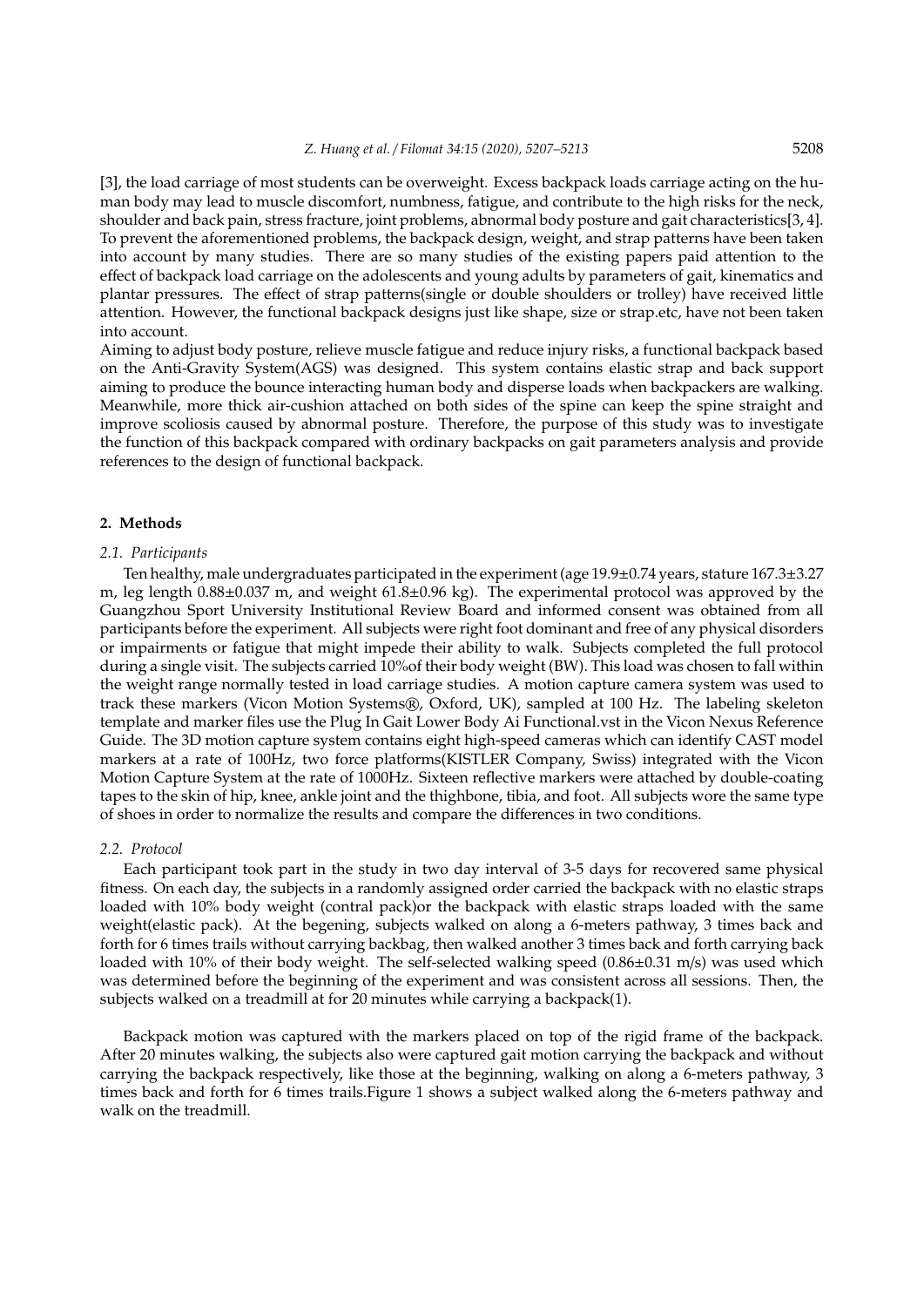

Figure 1: A subject walked on the 6-meters pathway (left )and walk on the treadmill(right).

#### *2.3. Data processing*

The Vicon Nexus 2.8.0 and Polygon 4.4.0 were applied to do the data processing and output the results, based on the Plug In Gait Lower Body model. Then each parameter was normalized in time to 100% of the gait cycle (GC) based on gait events. Heel strike (HS) and toe off (TO) were detected for each leg through the force plate, and a gait cycle was defined from a right heel strike (RHS) to the subsequent right heel strike. Sagittal plane and frontal plane gait kinematics, ankle, knee, pelvis, and backpack vertical motions, were analyzed. Based on gait events and self-selected walking speed, spatiotemporal variables were analyzed, which were the double support period (DS), single support period (SS), stance to swing ratio, step length (mm), toe clearance (mm) and cadence (steps/min). Spatial parameters with the dimension length (step length and toe clearance) were normalized to subject's leg length to eliminate differences among participants' data attributable to differences in body height. The t test infers the probability of difference occurrence by t distribution theory. It can be used to compare the difference between two averages. The t test is used for small sample size and the T test is used for large sample size. The article adopts the t test of double sample. At the beginning and after 20minutes walking, the same person's walking speed, cadence and stride time were measured many timesso in data processing, the same person's observations were merged. We calculated the mean value of walking speed with experimental and control bags as two different variables. The unpaired t test of stata13.0 was used to compare the differences of mean value between the two groups.

## **3. Results**

#### *3.1. Spatio-temporal parameters*

The null hypothesis H0:  $\mu = \mu$ 0, the alternative hypothesis H1: $\mu \neq \mu$ 0. The t test showed that H1 was significant under the significance level of 0.05. H1 could not be rejected. There was a significant difference in walking speed between the elastic and no-elastic packages. The t test reflected that cadence and stride time were only significantly under in significance level of 0.1. But the walking speed of the elastic and no-elastic backpacks were obviously different(Table1).

After 20 minutes walking, cadence, walking speed and stride time variables were the mean values of the same subject carrying the elastic and no-elastic backpacks, respectively. The unpaired of t test were used to compare whether there were differences between the two groups of variables. The t test reflected that cadence and stride time were only significantly under in significance level of 0.1. But table **??** shows that the walking speeds of the elastic and no-elastic backpacks were obviously different.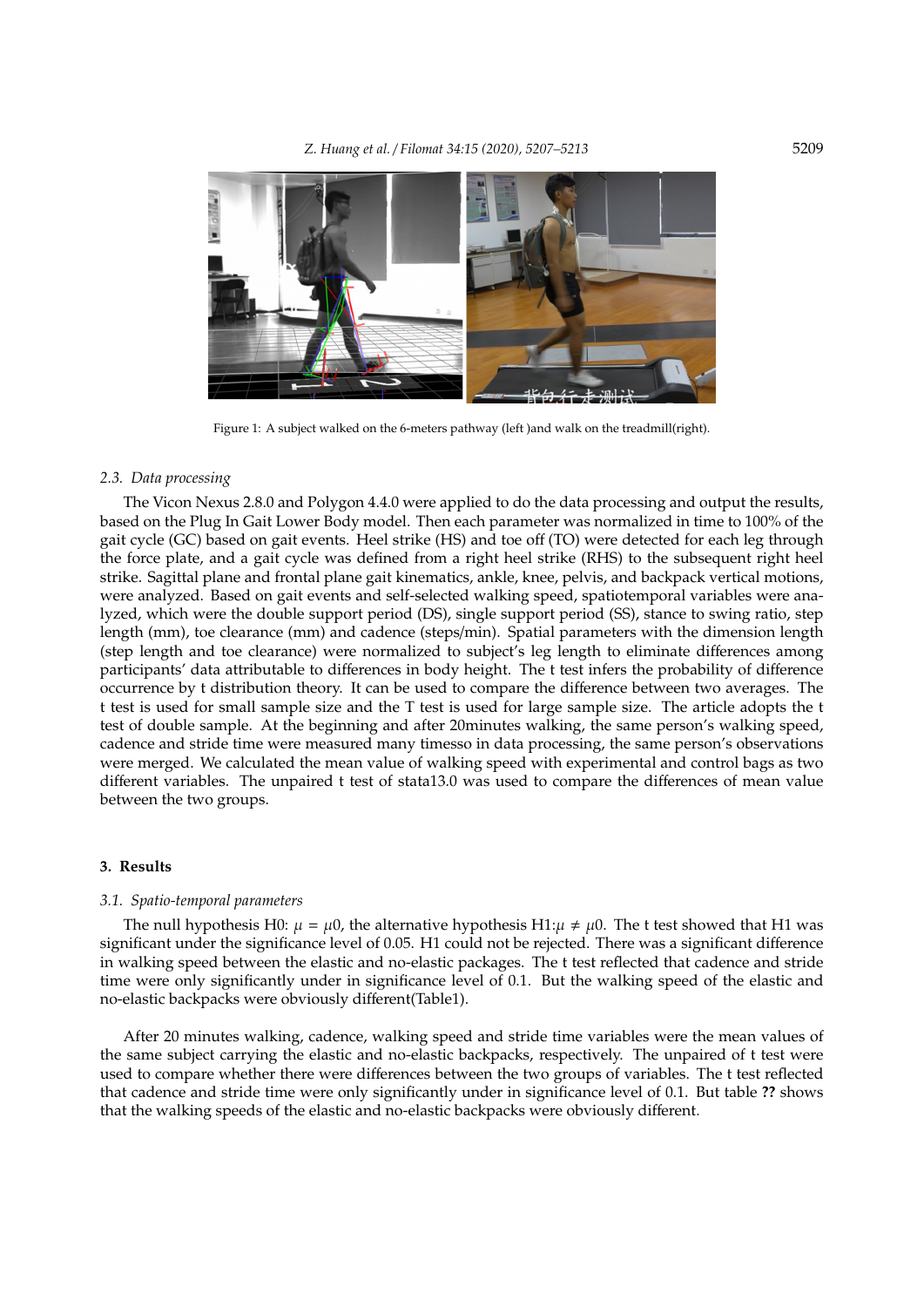Table 1: the difference of walking speed when carrying two kinds backpacks at the beginning

| $2[2]^*0.032$ $2[2]^*$ -0.043*<br>elastic backpacks<br>1.247<br>0.036 1.078<br>1.162 | mean | std.err 95% conf.interval $Pr( T  >  t ) $ | Mean Diff |
|--------------------------------------------------------------------------------------|------|--------------------------------------------|-----------|
| no-elastic backpacks 1.205 0.042 1.106<br>1.305                                      |      |                                            |           |

Note: + p < 0.1,  $*$  p < 0.05,  $*$  + p < 0.01,  $*$  + p < 0.001.

| Table 2: the difference of gait parameters between carrying two kinds backpacks after 20 mins walking |                       |                   |                |                    |                    |                 |           |  |  |  |
|-------------------------------------------------------------------------------------------------------|-----------------------|-------------------|----------------|--------------------|--------------------|-----------------|-----------|--|--|--|
|                                                                                                       | backpacks             | mean              | std.err        |                    | 95% conf.interval  | Pr( T  >  t ) ) | MeanDiff  |  |  |  |
| cadence                                                                                               | elastic<br>no-elastic | 107.142<br>109.51 | 1.951<br>2.192 | 102.367<br>104.147 | 111.916<br>114.872 | 0.075           | $-2.368+$ |  |  |  |
| walking speed                                                                                         | elastic<br>no-elastic | 1.167<br>1.233    | 0.042<br>0.045 | 1.064<br>1.123     | 1.27<br>1.343      | 0.01            | $-0.066*$ |  |  |  |
| stride time                                                                                           | elastic<br>no-elastic | 1.123<br>1.099    | 0.021<br>0.022 | 1.072<br>1.045     | 1.173<br>1.153     | 0.078           | $0.024+$  |  |  |  |

Note: + p < 0.1,  $*$  p < 0.05,  $*$  p < 0.01,  $**$  p < 0.001.

The other parameters of gait, such as single support time and double support time during a gait when carrying two kinds backpacks, showed that there were no significant difference in the gait parameters during the trials.

## *3.2. Kinematics of lower limb joints during walking*

Picture 2 and 3 showed the angle change of lower limb joints during a normalized gait process in some planes carrying two kinds of backpacks before 20 mins walking and after 20 mins walking. In all, , it showed that there was no significant difference between the two conditions, but showed some little better gait stability in the condition of carrying elastic backpacks compared with no- elastic backpacks.



Figure 2: Lower limb joints ankle change of .gait carrying two kinds backpacks before 20 mins walking (Blackline: carrying no- elastic backpacks, while redline: carrying elastic backpacks).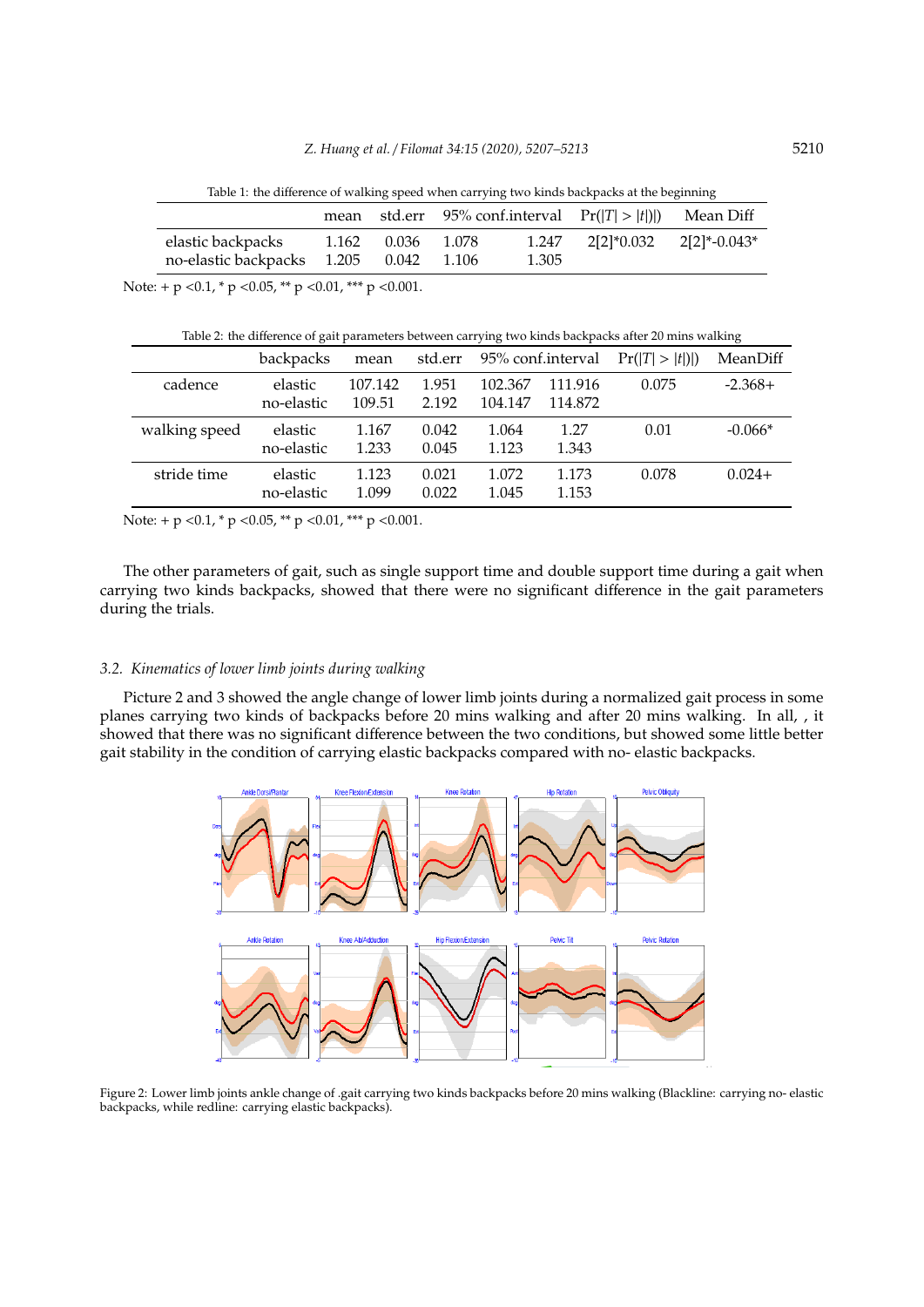

Figure 3: Lower limb joints ankle change of .gait carrying two kinds backpacks after 20 mins walking( Blackline: carrying no- elastic backpacks, while redline: carrying elastic backpacks).

## *3.3. Vertical ground reaction forces and predicted force of lower limb joints*

Picture 4 and 5 showed the vertical ground reaction forces during a normalized gait process in some planes carrying two kinds of backpacks before 20 mins walking and after 20 mins walking.



Figure 4: Lower limb joints force during.gait carrying two kinds backpacks before 20 mins walking( Blackline: carrying no- elastic backpacks, while red line: carrying elastic backpacks).

## **4. Discussion**

The purpose of the study was to explore the gait motion charactrestcis when carrying normal loaded backpack with elastic straps, and it's influence on gait parameters or kinematic characteristics. However, the results of the study showed that the backpack doesn't work obviously. No significant difference in gait parameters was found in two conditions. The reason for the design of this functional backpack is to relieve fatigue and keep people's strength with elastic straps which are aiming to coordinate the vibration of backpacks. Although this study may not provide more supports about the AGS backpack, it can serve a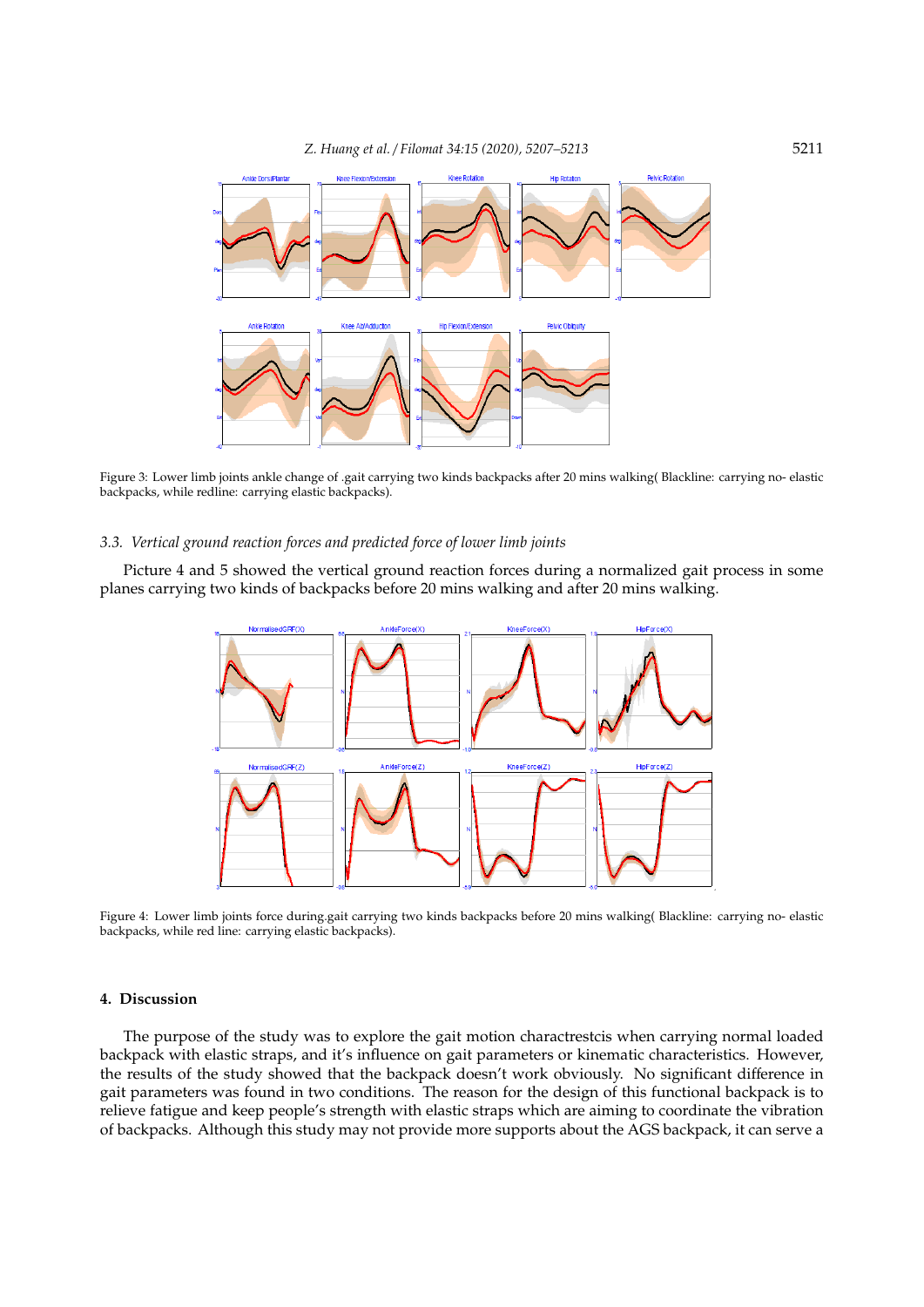

Figure 5: Lower limb joints force during gait carrying two kinds backpacks after 20 mins walking( Blackline: carrying no- elastic backpacks, while redline: carrying elastic backpacks ).

direction for the design of backpacks.

There was no significant difference in the gait parameters when the participants walking unloaded as well as walking with a backpack under two test conditions. These results are consistent with a previous study [2] that they didn't find out any differences on spatiotemporal gait parameters when the schoolchildren walking unloaded and carried a backpack of 5.2 kg. Moreover, the study of Cho DH et al who tested normal adolescent girls reported the stride length and stride time unchanged between walking unloaded and with a backpack [5]. Common with Cho DH, Connolly et al [6]. proved that stride length and velocity didn't differ between unloading and backpack load. However, Kinoshita found that compared to normal walking without any load carriage, the double support under backpack carriage(i.e.20% and 40% body weight) condition increased significantly while single support period decreased, the step length, step width maintained constant [7]. The other study by Cottalorda et al. also confirmed the conclusion that double support period increased [8]. We found no difference in gait parameters before and after 30-minute walking with the same backpack. Hong and Cheung [9]got this result as well, they asked 9-10-year-old school boys walking normally with backpack of 0%,10%, and 15% body weight, and found walking distance and load carriage cannot change the gait parameters(i.e.walking speed, cadence, stride length, single and double support period).In contrast, Hong and Bruggemann [10] assessed the gait parameters of 10-year-old boys with backpacks of 10%,15%,20% body weight after over 20-minutes walking, the results showed a significant difference in double support and stance duration of 20% load when compared to the unloaded condition. Nevertheless, they found there was no difference between unloading and 10% load condition likewise. Why the afore-mentioned studies are not agreed with our study? The factors of subjects and backpack load may not be ignored. In the present study, we chose ten young males as subjects while the other study selected children or adolescents, and backpacks in 10% body weight were used in our test which may be lighter than other studies. The gait parameters in all test condition among two types of backpack didn't differ significantly in our study. Combined with what fore-mentioned, the two kinds of backpacks have no effect on gait during a 30-minute walking period. There was a lack of studies about backpack design at the present time. However, similar researches about backpack carriage pattern have been existed. Many researchers had discussed gait parameters when carrying bag with 1 or 2 straps. Abaraogu et al.suggested that no significant changes on gait between 1 shoulder load and 2 shoulders load [11, 12]. Not exactly, the other researchers reported that walking speed decreased with a single backpack strap. The trolley as a new transportation method has been popular in schoolchildren which can free their shoulder and back, reduce